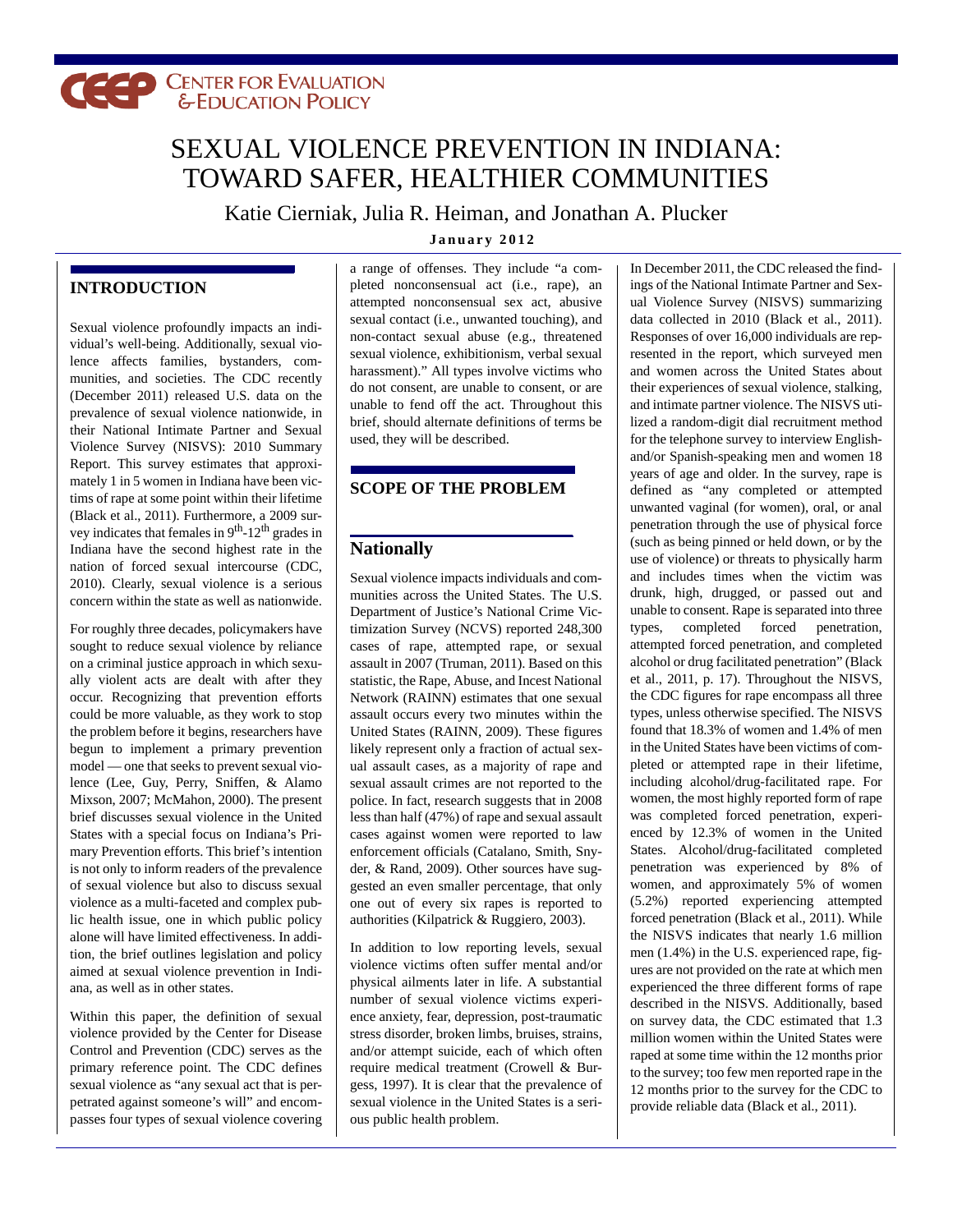In general, sexual violence is more likely to occur against women than men (Basile, Chen, Lynberg, & Saltzman, 2007; Kilpatrick & Ruggiero, 2003; Tjaden & Thoennes, 2000). Data related to the prevalence of violent crimes across the U.S. also reveal startling figures regarding gender differences in sexual and physical assault patterns. The NCVS gathers annual information related to nonfatal crimes both reported and not reported to police, by interviewing a nationally representative sample of households. They found that in 2009, over 538,000 women and more than 117,000 men experienced intimate partner violence, up from 504,980 and 88,120, respectively, in 2008 (Truman & Rand, 2010) (see Table 8). The National Crime Victimization Survey from the U.S. Department of Justice indicates that 22% of women were victims of intimate partner violence, compared to 5% of men (Truman, 2011).

Numerous studies indicate that sexual violence is primarily partner violence. Consistently across surveys, the majority of women report being raped or sexually assaulted by a known partner (Black et al., 2011; Tjaden & Theonnes, 1998; Truman & Rand, 2010). In 2009, of those sexually assaulted, the majority of women were raped and/or sexually assaulted by an intimate partner (defined as current or former spouses, boyfriends, or girlfriends) (Truman & Rand, 2010) (see Table 7). The NISVS found that over half (51.1%) of female victims reported rape by an intimate partner, and 40.8% reported rape by an acquaintance. Additionally, three quarters (75.4%) of female victims of sexual coer- $\text{cion}^1$  reported that the perpetrator was an intimate partner. The majority (69.7%) of male victims of sexual coercion also reported perpetration by an intimate partner. For male victims, 52.4% reported being raped by an acquaintance and 15.1% by a stranger (Black et al., 2011).

Women are more likely than men to be injured during a sexual assault. The National Violence Against Women Survey (NVAWS) found that 32% of women and 16% of men who had been raped since age 18 sustained an injury during .their most recent rape. In cases of physical assault, nearly one quarter (24.8%) of men and 39% of women were injured during their most recent assault. Overall, about one in three women required medical attention after being injured during a sexual or physical assault (Tjaden & Theonnes, 1998).

Furthermore, physical assault is sometimes deadly. A compilation of longitudinal data from two leading federal violent crime reporting surveys — the Bureau of Justice Statistics' National Crime Victimization Survey (NCVS) from 1993-2008 (Catalano et al., 2009), and the Federal Bureau of Investigation's Uniform Crime Reporting Program's Supplementary Homicide Reports from 1993-2007 (FBI, 2010) — found that 70% of victims killed by an intimate partner in 2007 were female and they were killed at twice the rate of males (Catalano et al., 2009).

## **WHO IS MOST LIKELY TO BE ASSAULTED?**

A variety of studies dating from the 1970s have sought to identify characteristics shared by sexually violent perpetrators and their victims, for the purpose of advancing violence prevention strategies. Such studies have shown that generally, women are more susceptible to sexual violence than men, although men are more susceptible to physical violence than women (Elliott, Mok, & Briere, 2004; Tjaden & Thoennes, 1998). Women, however, are more likely to seek sexual assault-related treatment in hospital emergency rooms than men (Basile, Saltzman, Mahendra, Steenkamp, Ingram, & Ikeda, 2007). According to a series of independent studies, female victims experienced more severe rape-related injuries than their male counterparts and were therefore more likely to use medical services (Johnson & Bunge, 2001; Kimerling, Rellini, Kelly, Judson & Learman, 2002; Tjaden & Thoennes, 1998).

Research has also sought to identify age and relationship to perpetrator for both men and women. Research suggests that a significant percentage of rapes happen prior to the victim's 18<sup>th</sup> birthday. In a nationally representative survey of 9,684 adults, nearly 60% of female victims and nearly 70% of male victims who reported being raped were first raped before their  $18<sup>th</sup>$  birthday (Basile, Chen, Lynberg, & Saltzman, 2007). The same study found that a majority of women who reported being raped (34.9%) were first raped between ages 12 and 17, whereas a majority of males who reported being raped (40%) were first raped before age 12 (Basile, Chen, Lynberg, & Saltzman, 2007). The NISVS

found slightly different results, reporting that 42.2% of female rape victims experienced their first rape before the age of 18, and that nearly 80% of female victims of rape experienced their first rape before the age of 25. According to the NISVS, more than one quarter of male rape victims (27.8%) experienced their first rape at 10 years of age or younger. Furthermore, the study found that individuals who were victims of rape as a minor were more likely to experience rape as an adult than those without an early rape history (Black et al., 2011). While these surveys reported different findings regarding the percentage of rapes that occur before a victim turns 18, both signal that a large percentage of rapes happen early in an individual's life.

In addition to identifying gender, age, relationship, and type of assault shared among sexually violated victims, some researchers have collected information related to the race of victims. The 2009 National Crime Victimization Survey (NCVS) found that African-Americans experienced higher rates of violent crimes, robberies, and aggravated assaults than Whites. However, the same study found that when it comes to rape and/or sexual assault, African Americans were only slightly more likely to be assaulted than Whites (Truman & Rand, 2009). Again, such figures should be viewed with caution as the NCVS also found that violent crimes (including rape and sexual assault) against African-Americans were slightly more likely to be reported to law enforcement agencies than violent crimes against Whites, thereby potentially distorting the prevalence figures (Truman & Rand, 2009).

The recent NISVS provided detailed information regarding the prevalence of rape among different racial and ethnic groups. The survey found that multiracial non-Hispanic women had the highest rate of victimization (33.5%). American Indian/Alaska Native women reported the second highest rates of victimization, at 26.9%. Black women and White women reported lower rates of victimization than multiracial and American Indian/ Alaskan Native women, at 22.0% and 18.8% respectively. Approximately 1 in 7 (14.6%) Hispanic women reported experiencing rape at some point in their lives. For men in the United States, the figures on sexual violence and rape differed from women's, with a greater percentage of men reporting sexual violence other than rape.<sup>2</sup> Among White,

<sup>1.</sup> In the NISVS, sexual coercion is defined as "unwanted sexual penetration that occurs after a person is pressured in a nonphysical way. In NISVS, sexual coercion refers to unwanted vaginal, oral, or anal sex after being pressured in ways that included being worn down by someone who repeatedly asked for sex or showed they were unhappy; feeling pressured by being lied to, being told promises that were untrue, having someone threaten to end a relationship or spread rumors; and sexual pressure due to someone using their influence or authority" (p. 17).

<sup>2.</sup> Described in the NISVS as "Sexual violence by any perpetrator, including information related to rape, being made to penetrate someone else, sexual coercion, unwanted sexual contact, and non-contact unwanted sexual experiences.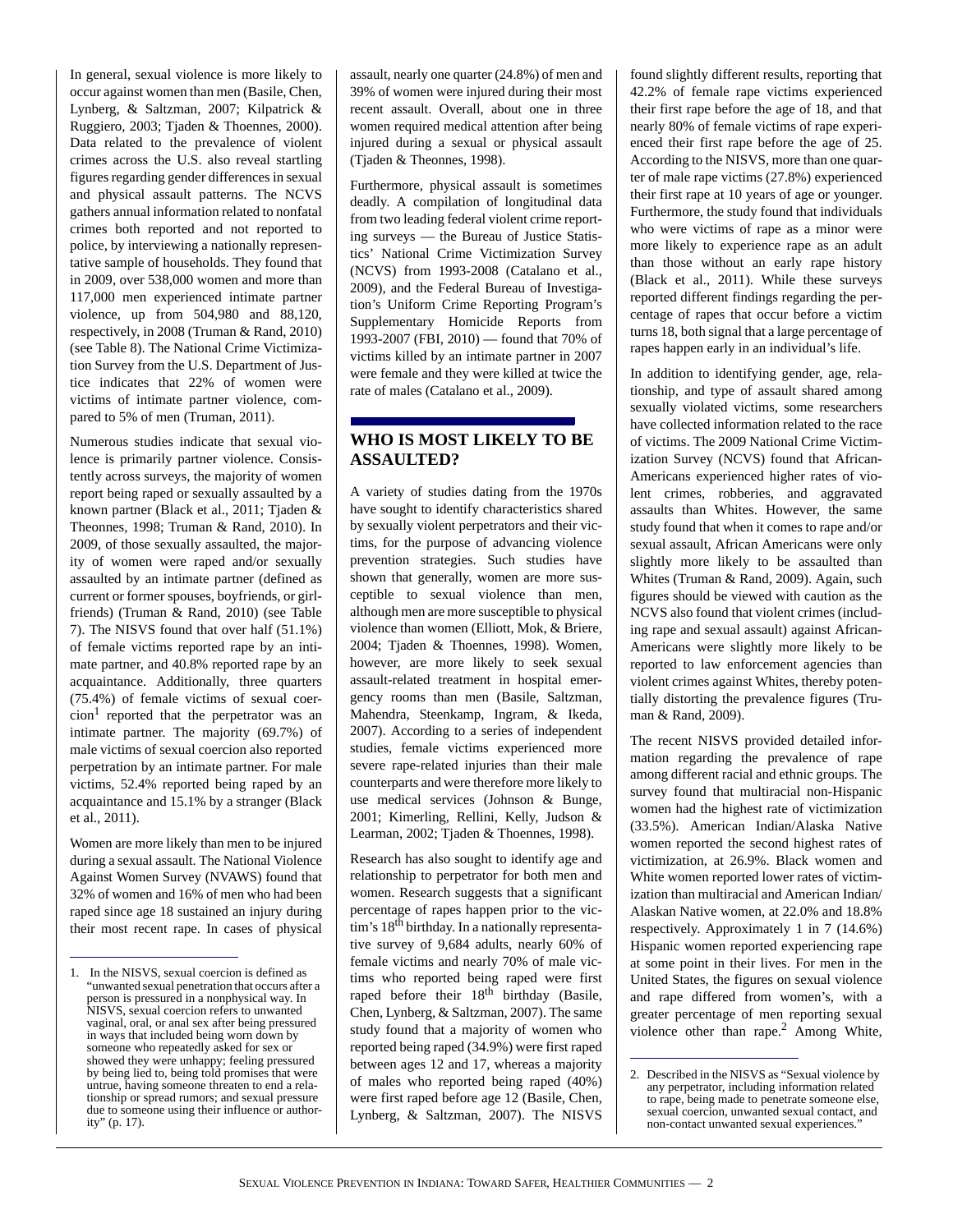non-Hispanic men, 1.7% had been victims of rape in their lifetime. $3$  Nearly one third of multi-racial non-Hispanic men (31.6%) and over one quarter of Hispanic men (26.2%) reported sexual violence other than rape in their lifetimes (Black et al., 2011).

College students are especially vulnerable to sexual violence. Research has found that 1 in 35.3 college women (2.8%) have experienced a forced or attempted rape over a nearly sevenmonth period (Fisher, Cullen, & Turner, 2000). Approximately 35 out of every 1,000 college women are likely to be a victim of a completed or attempted rape. According to a survey of 4,432 college women, over one third reported having been subject to an attempted rape while on a date, nearly 13% said they had been raped, and almost 23% reported being threatened to have forced sex (Fisher, Cullen, & Turner, 2000). In a percentage of college rapes, alcohol is involved with one or both partners, though its 'causal' role is unclear. Other research suggests that a majority of incapacitated rape victims (rape involving alcohol) were women (Kaysen, Neighbors, Martell, Fossos, & Larimer, 2006). In a survey of 950 undergraduate students enrolled in a health class at a large Northeastern university in fall 1996, Nicholson et al. (1998) found that nearly two thirds of respondents who had experienced rape or attempted rape reported that alcohol was involved.

## **SEXUAL AND DATING VIOLENCE IN YOUTH**

As indicated above, numerous studies have determined that children under 18 years of age are often the most susceptible to sexually violent acts. Findings from the 1996 National Violence Against Women Survey (NVAWS) support this assertion: 9% of surveyed women and 1.9% of surveyed men reported that they were raped before age 18 (Tjaden & Theonnes, 2000). Such figures become even more startling when considering the prevalence of rape among children less than 12 years of age. Findings from the NISVS also illustrate the prevalence of sexual violence among youth. The report found that 42.2% of female victims of rape experienced their first rape before the age of 18, with 29.9% experiencing this between the ages of 11-17. Additionally, the NISVS found that, of those who had been victims of completed rape, 12.3% of females and 27.8% of males experienced their first rape at age 10 or younger (Black et al., 2011).

Acknowledging the prevalence of sexual violence in youth, the national Youth Risk Behavior Survey (YRBS), published every two years, gathers information related to risky behaviors among U.S. youth in grades 9-12.<sup>4</sup> Between 1991 and the most recent publication in 2010, the survey found that the rate of interpersonal violence with a dating partner had risen. Interpersonal violence with a dating partner was defined as being "hit, slapped, or physically hurt on purpose by their boyfriend or girlfriend" (CDC, 2010).

Nearly 1 out of every 10 9<sup>th</sup>-12<sup>th</sup> grader reported experiencing such dating violence within the 12 months prior to the survey, conducted in 2009. The survey also found that both male and female students experienced dating violence, with males in the  $11<sup>th</sup>$  grade experiencing dating violence at a rate of 11.5% and female students at 9.1%. Overall, in grades 9-12, Black female students and Hispanic female students experienced some of the highest rates of dating violence among their peers, at 14.8% and 11.4% respectively, and White female students at a rate of 7.2%. The overall rates of dating violence were comparable between males and females, for Black (13.8%), Hispanic (11.7%), and White male (8.8%) students. The prevalence of dating violence among high school youth is of particular concern, as the majority of sexual violence is partner violence, which also suggests a close link between physical violence and partner sexual violence.

The 2009 YRBS indicates that Indiana has the 2<sup>nd</sup> highest rate in the nation<sup>5</sup> of females who were physically forced to have sexual intercourse. Of Indiana females in  $9<sup>th</sup>$ -12<sup>th</sup> grades, 17.3% reported forced sexual intercourse, as compared to the national average of 10.5%. Additionally, males in Indiana had a slightly higher rate of forced sexual intercourse, at 5.2% compared to the national average of 4.5%. At the national level, the YRBS demonstrated that female students were more than twice as likely (10.5% vs. 4.5%) to encounter forcible sexual intercourse compared to their male counterparts in their lifetime. The study also suggests that African-American females (12%) and Hispanic females (11.2%) had a slightly higher forced sexual intercourse prevalence rate than did White females (10.0%). The highest prevalence rate of forced sexual intercourse among both male

(5.4%) and female students (11.2%) occurred in  $11<sup>th</sup>$  grade (CDC, 2010). These figures suggest that educational programs designed to prevent dating violence should be targeted at students before the  $11<sup>th</sup>$  grade.

## **Youth and Sexting**

In addition to physical sexual violence, developments in technology have introduced new concerns regarding non-contact sexual coercion and the safety of minors. In order to address these concerns, a number of states have introduced bills that target the practice of "sexting." The National Network to End Domestic Violence (NNEDV) defines sexting as "sending or receiving of sexually explicit or suggestive images" via electronic means (NNEDV, 2011). Much of the legislation is aimed at protecting minors from exploitation by adult sexual offenders. However, sexting can also have serious consequences when occurring between minors, and a number of states have adopted legislation directed at these specific instances. Recognizing the negative impact sexting can have on individuals, the NNEDV states that "when perpetrators misuse sexually suggestive or explicit messages or images to coerce or abuse, it can have an immediate and significant impact on a victim's life" (NNEDV, 2011, p. 1). In some cases, sexting has even had fatal consequences for victims. For example, in 2009, a 13-year-old Florida girl hanged herself after her boyfriend shared pictures that she had sent to him with his family and friends following an argument. A similar incident happened in Ohio the same year, with an 18-year-old female (Colorado Sex Offender Management Board, 2010). When sexting is of a coercive or non-consensual nature, it falls under the CDC definition of non-contact sexual abuse.

With the potentially serious consequences of sexting, a number of states have adopted laws aimed at protecting adolescents. In 2011, the National Conference of State Legislatures (NCSL) reported that 21 states had introduced legislation on sexting. Since 2009, 14 states enacted laws regarding youth sexting (NCSL, 2011). Under current legislation in some states, minors who are found guilty of possessing or sharing "sext" messages must register as sex offenders (Colorado Offender Management Board, 2010). Due to the severity of legal consequences for minors, law enforcement agencies, prosecutors, judges, schools, and parents in Colorado are seeking to find a middle ground for an act that may 3. The NISVS indicates this was the only popula-<br>tion for which they were able to obtain a report-<br>students nationwide. The category of juvenile behavior with-<br>fall in the category of juvenile behavior with-

tion for which they were able to obtain a reportable number.

<sup>4.</sup> YRBS uses a three-stage cluster sample design to produce a representative sample of  $9<sup>th</sup>$  through  $12<sup>th</sup>$  grade students. The target population con-12<sup>th</sup> grade students. The target population consisted of all public, Catholic, and other private school students in grades 9 through 12. The 2009 report included data on over 16,000 responses of students nationwide.

<sup>5.</sup> Wyoming has the highest rate at 18%.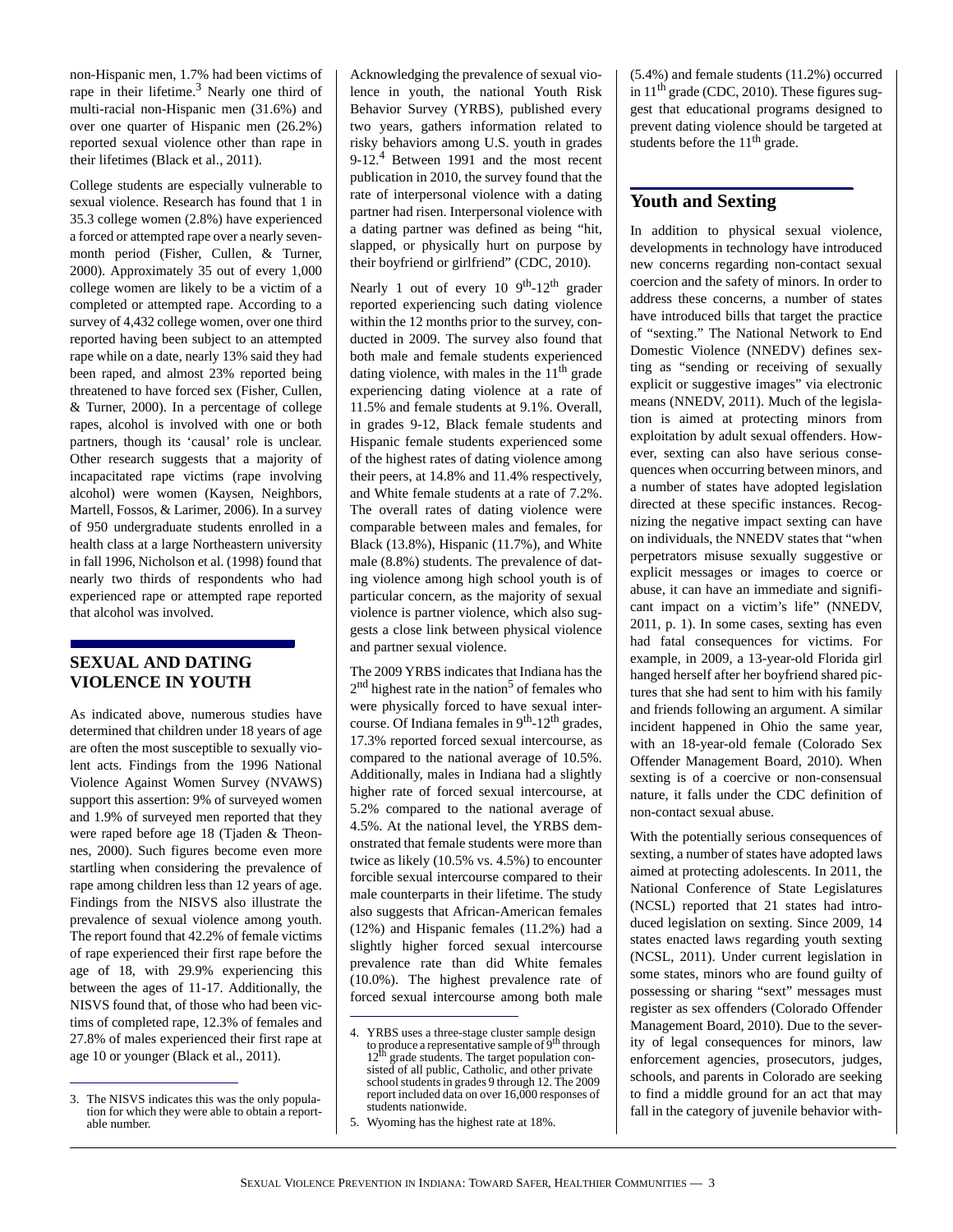out malicious intent. The Colorado Sex Offender Management Board recommends that possible alternative consequences be considered for more common, non-coercive sexting behavior. They argue that it is important to distinguish behaviors that have malicious intent, use intimidation as a means of obtaining images, or involve non-consensual taking or sending of images in order to embarrass or humiliate a person, and contrasting these with sexting behaviors that do not include such elements, but were consensual and intended for shared sexual gratification. Establishing intentionality will enable relevant professionals to develop measured and appropriate responses for these different sexting behaviors (Colorado Offender Management Board, 2010).

The NNEDV suggests a similar approach to handling sexting behaviors between minors, recognizing when coercion is involved and distinguishing this from impulsive, adolescent behavior. They state, "Competent and agespecific intervention and prevention activities can educate about the risks of sexting, promote healthy sexuality, and work to minimize and prevent future victimization from nonconsensual texting" (NNEDV, 2011, p. 1). With sexting laws being fairly new, they will likely continue to evolve as questions about intent and consequences continue to arise.

## **ECONOMIC COSTS OF SEXUAL VIOLENCE**

Although it is difficult to monetize the numerous emotional, physical, personal, and societal effects of sexual violence, some quantitative estimates are useful in highlighting the significant toll sexual violence has on victims, bystanders, communities, and societies. Although rates of both fatal and non-fatal intimate partner violence has fallen between 1993 and 2007 (2008 for non-fatal violence), intimate partner rape, physical assault, and stalking cost society more than \$5.8 billion each year with a majority (\$4.1 billion) owing to health costs (CDC, 2003; Truman, 2011). Additionally, the NVAWS determined that non-fatal intimate partner violence was the cause of approximately 2 million injuries and more than 8 million days of lost paid work resulting in lost productivity equivalent to 32,000 full time jobs (CDC, 2003). These figures considerably underestimate the full range of cost and lost productivity attributable to sexual violence since it only takes into account violence as experienced between intimate partners and not strangers, acquaintances, or youth. Furthermore, at this point in time, the

cost savings of sexual violence prevention efforts are unknown. Ideally, prevention efforts that save lives, healthcare costs, and lost work time would be identified along with the dollar savings they produce, indicating the most effective strategies for prevention.

## **SCOPE OF THE PROBLEM**

## **Statewide**

Sexual violence is a concern in Indiana as well as nationwide. However, to date there are a limited number of sources of data on the prevalence of sexual violence and rape in Indiana. One of these sources, the Uniform Crime Report (UCR), compiled by the Federal Bureau of Investigation (FBI), includes statistics on forcible rape in the nation as well as within each state. The UCR indicates that 1,761 rapes were reported in the state of Indiana in 2010 (FBI, 2011). However, this figure can be misleading about the prevalence of rapes within the state. First, as mentioned previously, only a small percentage of rapes are ever reported. Furthermore, law enforcement agencies in Indiana are not required to submit data about sexual violence or other crimes to the FBI, which would be included in the UCR. Indiana is one of only three states in the nation, along with New Mexico and Mississippi, lacking a centralized crime collection program certified by the FBI (ISDH, 2010). Given that there is no state legislation requiring the collection of crime data, law enforcement agencies voluntarily collect and report data, with approximately 30% of law enforcement agencies providing data to the UCR (ISDH, 2010). The numbers provided by the UCR, then, do not reflect the number of rapes that occur in Indiana, given the lack of regulation for reporting crimes and the limited reporting rate that occurs as a result.

In their report to the State of Indiana, Kilpatrick and Ruggiero (2003) addressed the limitations of the UCR, and emphasized the need for data on sexual violence in Indiana. To provide estimates of the prevalence of rape in Indiana, Kilpatrick and Ruggiero utilized national data from the National Women's Study and NVAWS. They estimate that approximately 14.4% of women over age 18 in Indiana have been victims of one or more completed forcible rapes during their lifetime. Using figures from the 2000 Census, Kilpatrick and Ruggiero estimated that 335,000 women in Indiana have been raped in their lifetime. In other words, their conservative estimate of the prevalence of rape in Indiana

indicated that one in seven adult women has been forcibly raped at some point in her lifetime (Kilpatrick & Ruggiero, 2003). This number, however, excludes data on male rape victims or victims under the age of 18. It also does not include attempted rapes, alcohol- or drug-facilitated rapes, incapacitation rapes, or statutory rapes (Kilpatrick & Ruggiero, 2003).

The recent NISVS estimated higher figures for the rate of sexual violence within Indiana. The report estimated that 505,000 women in Indiana have experienced rape within their lifetime, a figure that translates to roughly  $20\%$ , or one in every five women.<sup>6</sup> An estimated 43.9% of Indiana women (1,091,000) have experienced sexual violence other than rape. In addition to estimates of female victims of sexual violence, the NISVS also included data on males. The NISVS indicated that approximately 25.8% of men (606,000 men) in Indiana have experienced sexual violence other than rape. The CDC stresses that state-level data are vital in defining the nature of the problem and in developing prevention strategies and allocating resources (Black et al., 2011).

Similarly, Kilpatrick and Ruggiero (2003) cautioned that their estimates on sexual violence in Indiana should not be treated as a substitute for collecting data directly within the state. They argued that using a welldesigned victimization survey and collecting data within the state is vital for policymakers, service providers, and anyone focused on prevention: "Without such information it is difficult to know how big the rape problem is or to design effective rape prevention and intervention services" (Kilpatrick & Ruggiero, 2003, p. 1).

To address this need for accurate and up-todate information, the Survey Research Center at Indiana University - Purdue University, Indianapolis (IUPUI) conducted a survey in 2007, providing a more detailed picture of sexual violence in Indiana. With sponsorship from the Indiana Coalition Against Sexual Assault (INCASA), the Survey Research Center at IUPUI surveyed Indiana women age 18 and over, using a random sample. In this survey, 913 women total were interviewed, and the findings on the prevalence of sexual violence in Indiana were published in 2008 (Sidenbender, Wolf, & Jolliff, 2008).

<sup>6.</sup> To determine estimates of sexual violence within states, the CDC states "NISVS survey samples were stratified by state, balancing between stable state-level estimates and weight variation for the national estimates from oversampling of smaller states."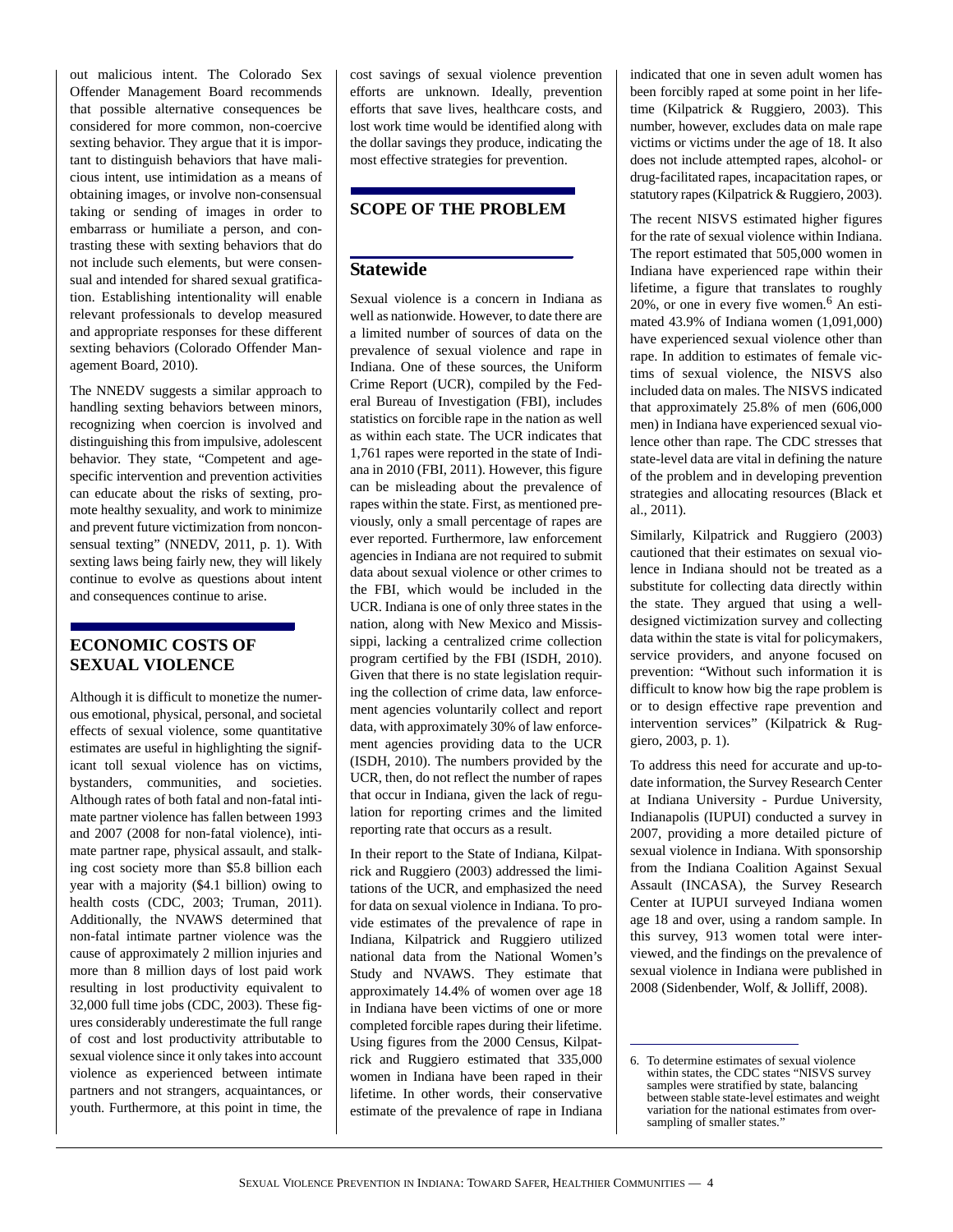The study treated rape and sexual assault as separate crimes. Sexual assault was defined as "any forced or unforced non-consensual and/ or unwanted sexual contact," which included verbal threats of a sexual nature. Of the women surveyed, 18% had experienced sexual assault, with 15% of these women reporting it to legal authorities. Of the women interviewed, 20% experienced attempted rape, and 13% of the women interviewed indicated they had been victims of rape at some point in their lifetime. Only 12.3% of rape victims reported the crime to legal authorities (Sidenbender, Brake, Jolliff, & Reed, 2008).

Reflecting national trends, the majority of women who had experienced rape or an attempted rape knew their attacker. In the IUPUI study, 80% of women who had experienced an attempted rape knew the attacker, while 92% of the women who had been raped at some point in their past knew the attacker (Sidenbender, Wolf, & Jolliff, 2008).

While the survey provided valuable information about sexual violence in Indiana and allowed for limited comparisons to national trends, the Indiana State Department of Health (ISDH) indicated that there are some shortcomings of the research. The major methodological limitations they found were that only women who had land-line telephones were surveyed, that geographic analysis was not used to map the results, and that data on sexual violence against males were not included (ISDH, 2010). At this time, however, the IUPUI survey appears to offer the most comprehensive data about the prevalence of sexual violence in Indiana. The Indiana Sexual Violence Prevention Council

#### **Indiana Sexual Violence Primary Prevention Plan Goals**

- 1. To facilitate stakeholder awareness of and participation in the implementation of the Indiana Sexual Violence Primary Prevention Plan.
- 2. To build and strengthen capacity to prevent sexual violence in Indiana.
- 3. To support communities in using evidence-informed strategies and programs for sexual violence primary prevention through technical assistance.
- 4. To enhance social norms that promote sexual violence primary prevention.
- 5. To ensure the inclusion of priority populations in state and local sexual violence primary prevention efforts.
- 6. To enhance sexual violence data collection, analysis, and sharing.

outlined the Indiana Sexual Violence Primary Prevention Plan (see below) which set data collection in Indiana as one of their six goals.

## **SEXUAL VIOLENCE PREVENTION IN INDIANA**

## **Indiana's Sexual Violence Primary Prevention Council**

Between 2007 and 2009, Indiana's Sexual Violence Primary Prevention Council developed a series of goals and priorities to reduce the rate of sexual violence across the state (ISDH, 2009). The Council comprises members throughout the state from different disciplines and organizations dedicated to preventing sexual violence. The Council first met in December 2007 and developed a fiveyear plan as part of Indiana's Sexual Violence Prevention and Education Cooperative Agreement with the Centers for Disease Control and Prevention (CDC). The Indiana Sexual Violence Primary Prevention Plan (ISVPPP) formally began in 2010 with six clearly stated goals, each with a number of clearly defined outcomes.

According to the Indiana Sexual Violence Primary Prevention Plan, one of the stated outcomes of their goal regarding sexual violence data goals is to annually monitor the collection of data on the prevalence of sexual violence in Indiana (Goal #6). The Council states, "Reliable and accurate data inform the development of any effective public health intervention. Enhancing Indiana's capacity for better sexual violence data collection, usage, and sharing is absolutely essential in moving the understanding of sexual violence and potential prevention solutions forward" (ISDH, 2009, Section 2, p. 5).

In addition to collecting data on sexual violence in Indiana, the ISVPPC aims to dedicate funds to state and local primary prevention initiatives. In addition to the funds the CDC already provides the state for prevention, the Indiana Sexual Violence Primary Prevention Council indicated that \$250,00 would be set aside for these purposes, as a means of strengthening the capacity to prevent sexual violence in Indiana. In the fall of 2011, INCASA, with funding from the CDC and ISDH, offered grants to local community organizations for Rape Prevention and Education Programs. The INCASA program was designed to provide funding for initiatives targeted at meeting the six goals outlined by Indiana Sexual Violence Primary Prevention

#### **Indiana Legislation**

- Indiana Sex Crimes Act, IC 35-42-4.  $(1978)^1$ 
	- Defines and criminalizes several sexually violent acts including, but not limited to: rape, child molesting, child exploitation, child solicitation, sexual battery, sexual misconduct with a minor, sex offender internet offense, and inappropriate communication with a child
- Emergency Services to Sex Crime Victims, IC 16-21-8  $(1993)^2$ 
	- Explains details of services such as response teams, medical exams, crimes considered sex crimes, related law enforcement duties and payment for medical exams
- SB 316, Heather's Law (2010)
	- Requires IDOE and relevant organizations to develop and distribute to Indiana students in grades 6-12 a model of teen dating violence educational materials and a model for use in dating violence response policies, implemented July 1, 2011
- Domestic Violence Prevention and Treatment Council, IC-5-2-6.6 (2009)
	- Establishes the domestic violence prevention and treatment council, delineates council membership, organization, removal, and duties
- Office of Women's Health, IC-16-19-13 (1999)
	- Establishes the Office of Women's Health to educate and advocate for women's health, defines staff appointments and an advisory committee
- Appointment of a sexual assault response team, IC 16-21-8-1.5 (2007)
	- Establishes procedures to develop a sexual assault response team in the event a county does not already have one (INCASA)
- County or regional sexual response team's duties, IC 16-21-8-2  $(1993)^3$ 
	- Describes protocols and action plans required by a county or region's sexual assault response team upon the team's establishment

Some states have legislation that is specifically aimed at **preventing** sexual violence, through a variety of measures. Indiana policymakers may therefore seek to model legislation after those states with existing legislation on sexual violence prevention in states such as Wisconsin and Minnesota.

- 2. Amended 2007.
- 3. Amended 2006 & 2007.

<sup>1.</sup> Amended frequently since implementation in 1978.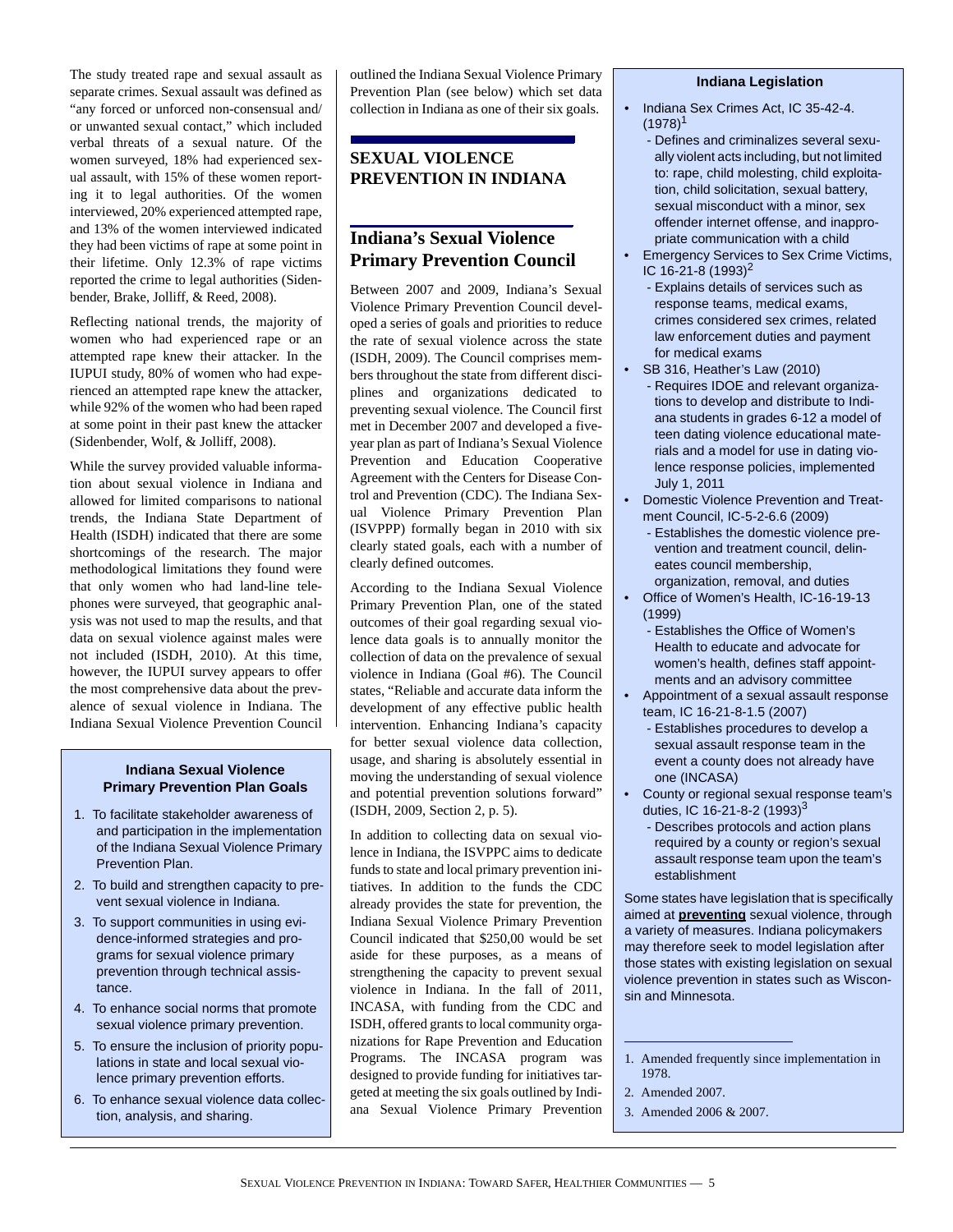#### **Wisconsin, HB 134**

*Related to providing instruction in human growth and development.* 

Emphasizes the importance of open dialogue "about sexuality and decision making about sexual behavior between the pupil and the pupil's parents, guardians, or other family members"

#### *Key features:*

- Reproductive and sexual anatomy and physiology;
- Puberty, pregnancy, parenting, body image, and gender stereotypes;
- The skills needed to make responsible decisions about sexuality;
- The benefits of and reasons for abstaining from sexual activity;
- The health benefits, side effects, and proper use of contraceptives;
- Methods for developing healthy life skills;
- How alcohol and drug use affect responsible decision making;
- The impact of media and one's peers on thoughts, feelings, and behaviors related to sexuality;
- Criminal penalties for sexual activity involving a minor;
- Information pertaining to sex offender registration;

Significant to this Act is the requirement of "proven" and "medically accurate information" for use in instruction. Those school districts opting not to participate in a human growth and development program are required to inform parents of this decision by September 30th of each school year.

#### **Minnesota, HB 1758**

*Violence Prevention Education and Prevention of Sexual Violence Working Group*

Unique to HB 1758 is the emphasis on collaboration between schools, parents, community members, agencies, and organizations knowledgeable in violence prevention, including those assisting with sexual violence prevention.

#### *Key features:*

• Establishment of a violence prevention curriculum in order to "help students identify violence in the family and the community so that students may learn to resolve conflicts in effective, nonviolent ways";

- Incorporate a violence prevention and sexual abuse and assault prevention program into existing curriculum;
- Creation of preventative planning materials, guidelines, and other information on violence prevention;
- Early childhood family education programs that inform, educate, and encourage parents on positive parenting skills and child abuse and neglect prevention;
- In-service training for teachers to "help students identify violence in the family and the community so that students may learn to resolve conflicts in effective, nonviolent ways";
- Opportunities for nonpublic schools, participating in a district's program, to receive assistance related to the above mentioned prevention efforts;

Creation of a sexual violence working group to monitor, track, and develop goals for state-wide sexual violence prevention efforts.

#### **Minnesota, HB 1570-Article 3**

*Sexual Assault Prevention*

Several areas under Article 3 are significant to this brief.

*Key features:*

- In collaboration with federal, regional, local and state agencies, the commissioner will "collect and analyze data on the incidence and prevalence of sexual violence in the state and provide a biennial report to the public…"
- Establish a sexual violence working group with primary goal of overseeing, monitoring and advancing sexual violence prevention programs throughout the state (Section 2). Appropriate \$1,250,000 each year to "fund community sexual violence prevention partnership demonstration grants";

Such grants will enable local governments, colleges, universities, school districts, nonprofit organizations and the like to improve and create new sexual violence prevention programs, maintain reporting and monitoring and increase the quality and quantity of outreach efforts in areas not currently targeted by existing agencies.

Council, with the funding period beginning November 1, 2011, and concluding October 31, 2012. INCASA projected the funding budget to be approximately \$300,000, even more than the amount anticipated in the ISVPP, and plans to award grants of \$10,000-\$15,000 to individual organizations (INCASA, 2011).

In addition to the Indiana Sexual Violence Primary Prevention Plan, numerous pieces of legislation are in place that reflect Indiana's effort toward curbing the prevalence of sexual violence.

## **CONCLUSIONS AND RECOMMENDATIONS**

Research has identified numerous characteristics, risk factors, warning signs, and preventative efforts to help curb the prevalence of sexual violence in our society. Despite the growing emphasis and attention devoted to preventative efforts, the majority of efforts are post hoc and sexual violence continues to have a tremendous impact on society, affecting individuals, families, bystanders, and communities. Young women and children are especially vulnerable to rape and other harmful forms of sexual assault. This in turn increases a woman's likelihood of suffering from emotional and physical ailments which require medical treatment and affects her ability to perform well at work. Many statelevel initiatives, such as Indiana's Commitment to Primary Prevention, hope to deter the prevalence of these behaviors by addressing sexually violent acts.

Gathering and maintaining up-to-date information on sexual violence statistics will be vital as Indiana implements policies related to sexual violence prevention. Accurate data will indicate the scope of the problem, enabling policy decisions to be made.

## **Recommendations**

#### *For Researchers*

- Work with policymakers to develop and distribute a uniform survey measuring sexual violence in each state (currently no such uniform survey exists);
- Ensure that Indiana collects and reports sexual violence information annually to responsibly track effects of programs and efforts at prevention, as indicated in the ISVPPP;
- Few data exist related to sexual violence among the disabled and other minority groups. Encourage researchers and poli-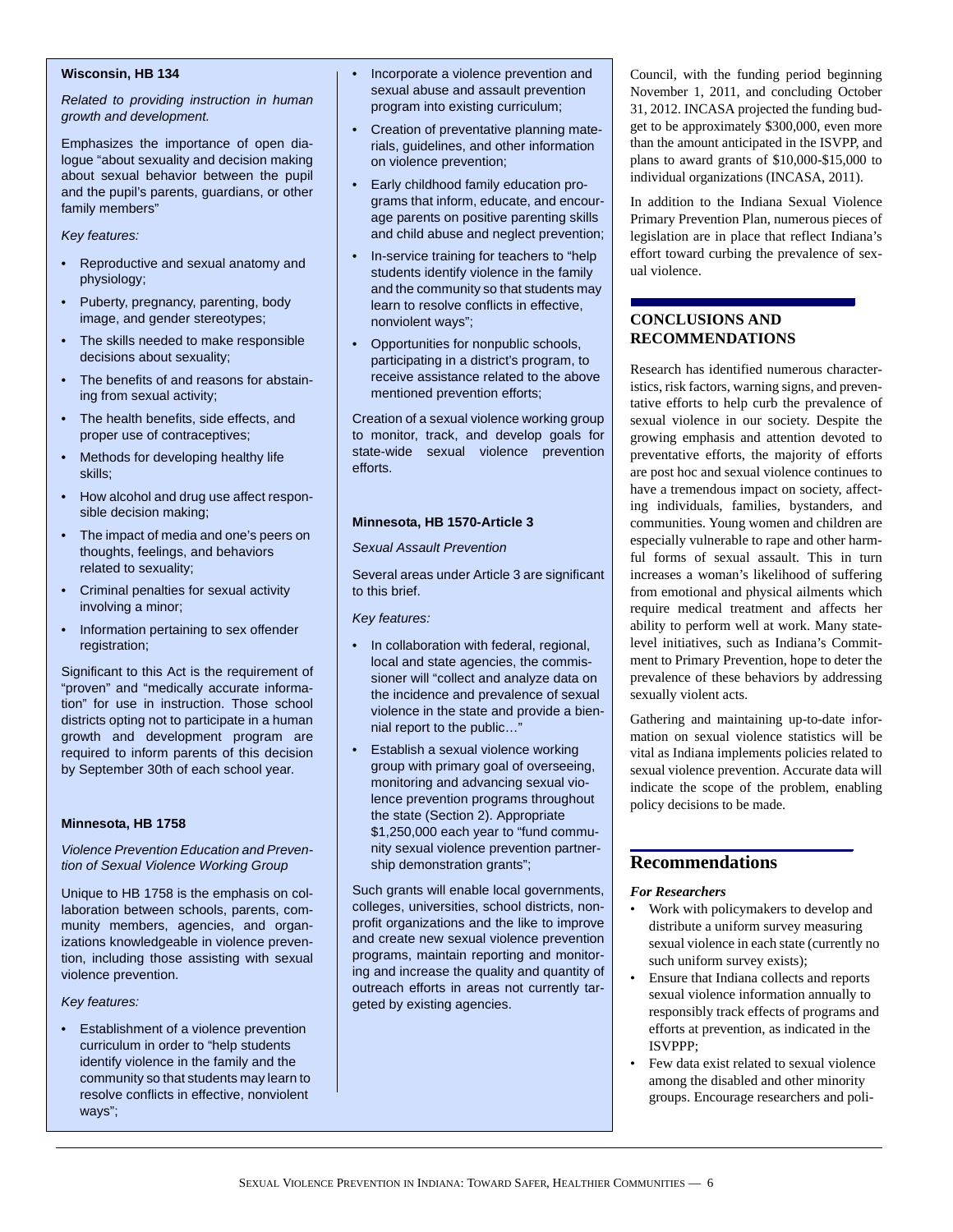cymakers to study the effects and prevalence of sexual violence on these groups;

• Work with communities to develop and test sexual violence prevention efforts.

#### *For School Officials*

- Continue to provide sexual violence prevention and other violence prevention initiatives in K-12 curriculum;
- Encourage a safe and healthy learning environment by incorporating positive sexual norms and interpersonal respect campaigns into the curriculum for students in high school;
- Continue to search for data-based effective means of presenting safe sexual and interpersonal behavior information to different-aged students;
- School staff are role models to their peers and students; train school staff on ways to respond to conflicts in a manner that promotes positive behavior and condemns violence;
- Look for ways to involve older students in school-based prevention efforts, as younger students often look to them as role models also.

#### *For Policymakers*

- Continue to promote statewide summits to discuss and develop sexual violence prevention initiatives;
- Encourage legislatures to pass and implement sexual violence prevention programs to be incorporated into the curriculum;
- Work with healthcare agencies, non-profits, researchers, and other experts to develop comprehensive, fact-based, and community-wide sexual violence prevention initiatives;
- Familiarize state officials and the public with successful prevention efforts and policies in other states;
- Work with researchers and school officials on developing a baseline survey to assess the current status of sexual violence across the state.

## **AUTHORS**

#### **Katie Cierniak**

(kciernia@indiana.edu) is a Graduate Research Assistant at CEEP and CESSR.

#### **Julia R. Heiman, Ph.D.**

(jheiman@indiana.edu) is a Professor of Psychological and Brain Sciences, Professor of Clinical Psychiatry, and Director of The Kinsey Institute for Research in Sex, Gender, and Reproduction.

#### **Jonathan A. Plucker, Ph.D.**

(jplucker@indiana.edu) is Director of the Center for Evaluation and Education Policy, Professor of Educational Psychology and Cognitive Science, and Director of the Consortium for Education and Social Science Research.

#### **ACKNOWLEDGEMENTS**

The authors would like to thank **Katie Jones,** Violence Prevention Program Director, Indiana State Department of Health, and **Anita Carpenter**, CEO, Indiana Coalition Against Sexual Assault, for the valuable input and resources they contributed.

This publication was supported by Cooperative Agreement Number 5VF1CE001115-05 REVISED between the Centers for Disease Control and Prevention and the Indiana State Department of Health. Its contents are solely the responsibility of the authors and do not necessarily represent the official views of the Centers for Disease Control and Prevention.

### **REFERENCES**

- Basile, K.C., Chen, J., Lynberg, M.C., & Saltzman, L.E. (2007). Prevalence and characteristics of sexual violence victimization. *Violence and Victims, 22*(4), 437- 448.
- Basile, K.C., Saltzman, L.E., Mahendra, R.R., Steenkamp, M. P., Ingram, E., & Ikeda, R. (2007). National estimates of sexual violence treated in emergency departments. *Annals of Emergency Medicine, 49*(2), 210-217.
- Black, M.C., Basile, K.C., Breiding, M.J., Smith, S.G., Walters, M.L., Merrick, M.T., Chen, J., & Stevens, M.R. (2011). *The National Intimate Partner and Sexual Violence Survey (NISVS): 2010 Summary report.*  Atlanta, GA: National Center for Injury Prevention and Control, Centers for Disease Control and Prevention.
- Catalano, S., Smith, E., Snyder, H.W., & Rand, M. (2009). *Female victims of violence.* Bureau of Justice Statistics: Selected findings. U.S. Department of Justice, Office of Justice Programs. September 2009, NCJ 228356
- Centers for Disease Control and Prevention. (2003). *Costs of intimate partner violence against women in the United States.* Atlanta, GA: National Center for Injury Prevention and Control.
- Centers for Disease Control and Prevention. (2010). Youth risk behavior surveillance - United States, 2009. *Morbidity and Mortality Weekly Report, 59*(SS-5), 1- 142.
- Colorado Sex Offender Management Board. (2010). *Educational paper on "sexting" by youth: Balancing the law, teens, technology, and bad choices.* Retrieved from: http://dcj.state.co.us/odvsom/sex\_offender/ SO\_Pdfs/
- SOMB%20Sexting%20Position%20PaperFinal.pdf Crowell, N.A., & Burgess, A.W. (1997). Understanding violence against women. *Contemporary Sociology, 26*(4), 495-496.

Elliott, D.M., Mok, D.S., & Briere, J. (2004). Adult sexual assault: Prevalence, symptomatology, and sex differences in the general population. *Journal of Traumatic Stress, 17*(3), 203-2011.

- Federal Bureau of Investigation. (2011). *Uniform crime report.* Retrieved from: http://www.fbi.gov/about-us/ cjis/ucr/crime-in-the-u.s/2010/crime-in-the-u.s.-2010/ tables/10tbl05.xls
- Fisher, B.S., Cullen, F.T., & Turner, M.G. (2000). *The sexual victimization of college women.* Washington, DC: U.S. Department of Justice, Office of Justice Programs, National Institute of Justice.
- Indiana Coalition Against Sexual Assault. (2011). RPE application 2011-2012. Retrieved from: www.incasa.org/prevention/
- Indiana State Department of Health and the Indiana Sexual Violence Primary Prevention Council. (2009). *Indiana's commitment to primary prevention: A state free of sexual violence ~ 2010-2015.* Indianapolis, IN: Indiana State Department of Health.
- Indiana State Department of Health and the Indiana Sexual Violence Primary Prevention Council. (2010). *Indiana's commitment to primary prevention: A state free of sexual violence ~ 2010-2015 Appendix D - Overview of sexual violence data in Indiana.* Indianapolis, IN: Indiana State Department of Health.
- Johnson, H., & Bunge, V.P. (2001). Prevalence and consequences of spousal assault in Canada. *Canadian Journal of Criminology, 43,* 27-45.
- Kaysen, D., Neighbors, C., Martell, J., Fossos, N., & Larimer, M.E. (2006). Incapacitated rape and alcohol use: A prospective analysis. *Addictive Behaviors, 31*(10), 1820-1832.
- Kilpatrick, D.G., & Ruggiero, K.J. (2003). *Rape in Indiana: A report to the state.* Charleston, SC: National Violence Against Women Prevention Research Center,
- Medical University of South Carolina. Kimerling, R., Rellini, A., Kelly, V., Judson, P.L., & Learman, L.A. (2002). Gender differences in victim and crime characteristics of sexual assaults. *Journal of Interpersonal Violence, 17*(5), 526-532.
- Lee, S.L., Guy, L., Perry, B., Sniffen, C.K., & Alamo Mixson, S. (2007). Sexual violence prevention. *The Prevention Researcher, 14*(2), 15-20. McMahon, P.M. (2000). The public health approach to
- the prevention of sexual violence. *Sexual Abuse: A Journal of Research and Treatment, 12*(1), 27-36.
- National Conference of State Legislatures. (2011). 2*011 legislation related to 'sexting.'* Retrieved from: http:// www.ncsl.org/default.aspx?tabid=22127 National Network to End Domestic Violence. (2011).
- *Sexting*. Washington, DC: Author.
- Nicholson, M.E., Maney, D.W., Blair, K., Wamboldt, P.A., Mahoney, B.S., & Yuan, J. (1998). Trends in alcohol-related campus violence: Implications for intervention. *Journal of Alcohol and Drug Education, 43*(3), 34-52.
- Rape, Abuse, & Incest National Network (RAINN). (2009). *How often does sexual assault occur?*  Retrieved from: http://www.rainn.org/get-informa-
- tion/statistics/frequency-of-sexual-assault Sidenbender, S., Wolf, J., & Jolliff, A. (2009). *Female victimization in Indiana - 2008: Summary of methods and findings.* Indianapolis, IN: Survey Research Center at IUPUI-Indiana University - Purdue University.
- Sidenbender, S., Wolf, J., & Jolliff, A. (2008). *Female victimization in Indiana - 2008.* Indianapolis, IN: Survey Research Center at IUPUI-Indiana University -Purdue University, Indianapolis.
- Tjaden, P., & Theonnes, N. (1998). *Prevalence, incidence, and consequences of violence against women: Findings from the National Violence Against Women Survey.* Research in brief. Washington, DC: Department of Justice, National Institute of Justice; Atlanta, GA: Centers for Disease Control and Prevention (DHHS/PHS).
- Tjaden, P., & Thoennes, N. (2000). *Extent, nature, and consequences of intimate partner violence. Findings from the National Violence Against Women Survey.*  Washington, DC: U.S. Department of Justice, National Institute of Justice; Atlanta, GA: Centers for Disease Control and Prevention.
- Truman, J.L. (2011). National Crime Victimization Sur-vey "Criminal Victimization, 2010." Washington, DC: U.S. Department of Justice, Office of Justice Programs, Bureau of Justice Statistics (September 2011, NCJ 235508).
- Truman, J.L., & Rand, M.R. (2010). *Criminal victimization, 2009.* Washington, DC: U.S. Department of Justice Office of Justice Programs, Bureau of Justice Statistics.